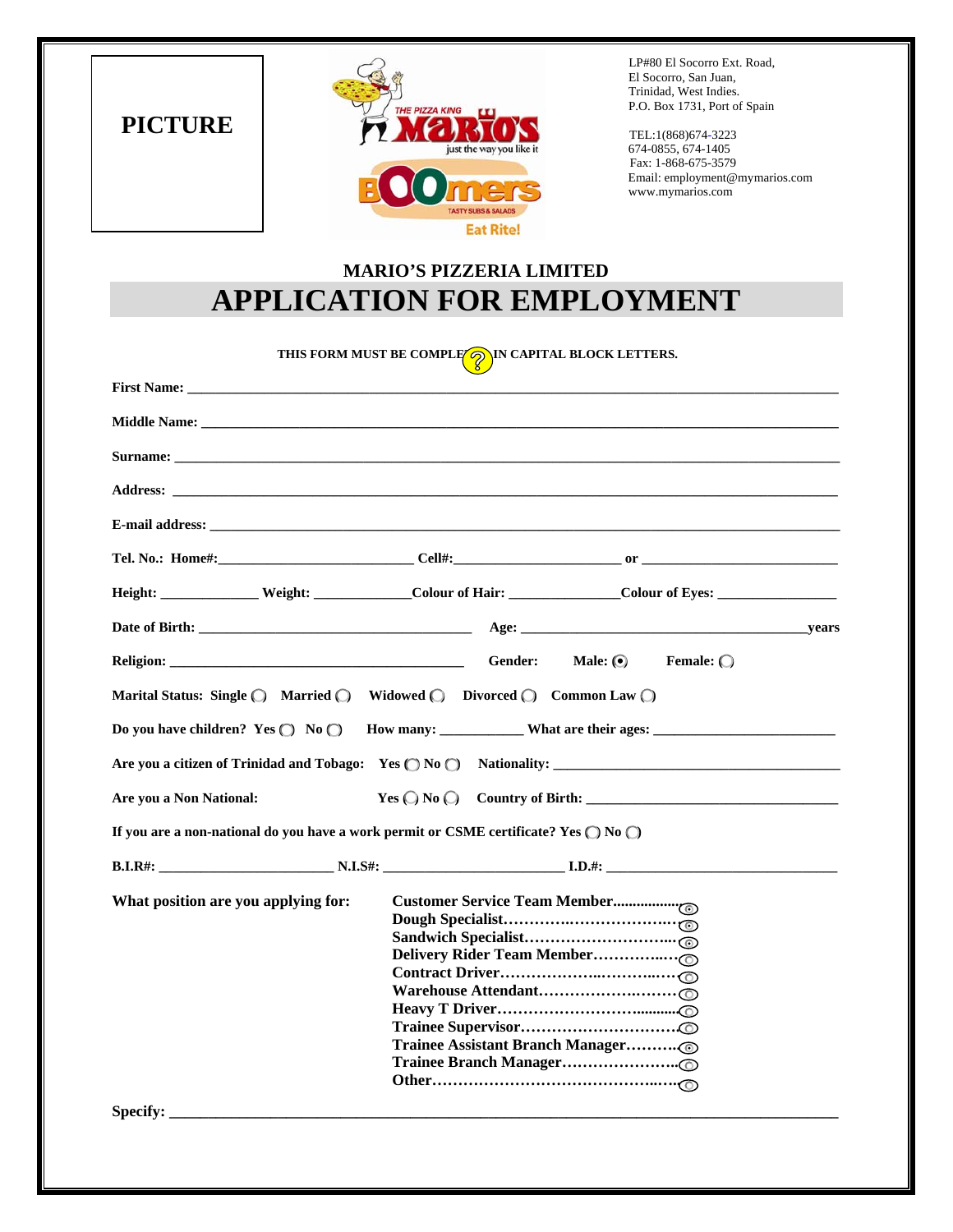| Are you applying for Full Time Employment?                                                                | Yes $\bigcirc$ No $\bigcirc$                                 |                                                              |                           |
|-----------------------------------------------------------------------------------------------------------|--------------------------------------------------------------|--------------------------------------------------------------|---------------------------|
| Are you applying for Part Time Employment?<br>Are you applying for Weekends Only?                         | Yes $\bigcirc$ No $\bigcirc$<br>Yes $\bigcirc$ No $\bigcirc$ |                                                              |                           |
|                                                                                                           |                                                              |                                                              |                           |
| Are you presently employed?                                                                               | Yes $\bigcirc$ No $\bigcirc$                                 |                                                              |                           |
|                                                                                                           |                                                              |                                                              |                           |
| Do you have any physical disabilities?                                                                    | Yes $\bigcirc$ No $\bigcirc$                                 |                                                              |                           |
| Are you presently pregnant?                                                                               | Yes $\bigcirc$ No $\bigcirc$                                 |                                                              |                           |
| Are you suffering from medical disorders e.g. Asthma, Diabetes etc. Yes ( No C)                           |                                                              |                                                              |                           |
|                                                                                                           |                                                              |                                                              |                           |
| Do you hold a valid drivers license?                                                                      | $Yes \textcircled{} No \textcircled{}$                       | <b>Class</b> (1) (3) (4) (5) $\circ$ $\circ$ $\circ$ $\circ$ |                           |
| Do you hold a valid motor cycle license? $Yes \bigcirc No \bigcirc$<br>Do you possess a valid food badge? | Yes $\bigcirc$ No $\bigcirc$                                 |                                                              |                           |
| Do you possess a Certificate of Good Character? Yes (C) No (C)                                            |                                                              |                                                              |                           |
| Do you have any family members working in the company?                                                    |                                                              | Yes $\bigcirc$ No $\bigcirc$                                 |                           |
| Do you have any problems handling all types of meat?                                                      |                                                              | Yes $\bigcirc$ No $\bigcirc$                                 |                           |
|                                                                                                           | <b>ARE YOU PREPARED</b>                                      |                                                              |                           |
| To produce a medical certificate of fitness:                                                              |                                                              | Yes ( $\bigcirc$ No $\bigcirc$ )                             |                           |
| To work both Carnival days:                                                                               |                                                              | Yes $\bigcirc$ No $\bigcirc$                                 |                           |
| To work shifts including Sundays and Public Holidays:                                                     |                                                              | Yes ( $\bigcirc$ No $\bigcirc$ )                             |                           |
|                                                                                                           | <b>DETAILS OF EDUCATION</b>                                  |                                                              |                           |
| <b>PERIOD</b><br><b>LEVEL</b>                                                                             | <b>SCHOOL</b>                                                |                                                              | <b>ACHIEVEMENT</b>        |
| <b>PRIMARY</b>                                                                                            |                                                              |                                                              |                           |
| <b>SECONDARY</b>                                                                                          |                                                              |                                                              |                           |
|                                                                                                           |                                                              |                                                              |                           |
| <b>TERTIARY</b>                                                                                           |                                                              |                                                              |                           |
| <b>OTHER</b>                                                                                              |                                                              |                                                              |                           |
| <b>OTHE</b>                                                                                               |                                                              |                                                              |                           |
|                                                                                                           |                                                              |                                                              |                           |
|                                                                                                           |                                                              |                                                              |                           |
| <b>TO</b><br><b>COMPANY</b><br><b>FROM</b>                                                                | <b>HISTORY OF EMPLOYMENT</b><br><b>POSITION</b>              | <b>SALARY</b>                                                | <b>REASON FOR LEAVING</b> |
|                                                                                                           |                                                              |                                                              |                           |
| Month/Year Month/Year                                                                                     |                                                              |                                                              |                           |
|                                                                                                           |                                                              |                                                              |                           |
|                                                                                                           |                                                              |                                                              |                           |
|                                                                                                           |                                                              |                                                              |                           |
|                                                                                                           |                                                              |                                                              |                           |
|                                                                                                           |                                                              |                                                              |                           |
|                                                                                                           |                                                              |                                                              |                           |
|                                                                                                           |                                                              |                                                              |                           |
|                                                                                                           |                                                              |                                                              |                           |
|                                                                                                           |                                                              |                                                              |                           |
|                                                                                                           |                                                              |                                                              |                           |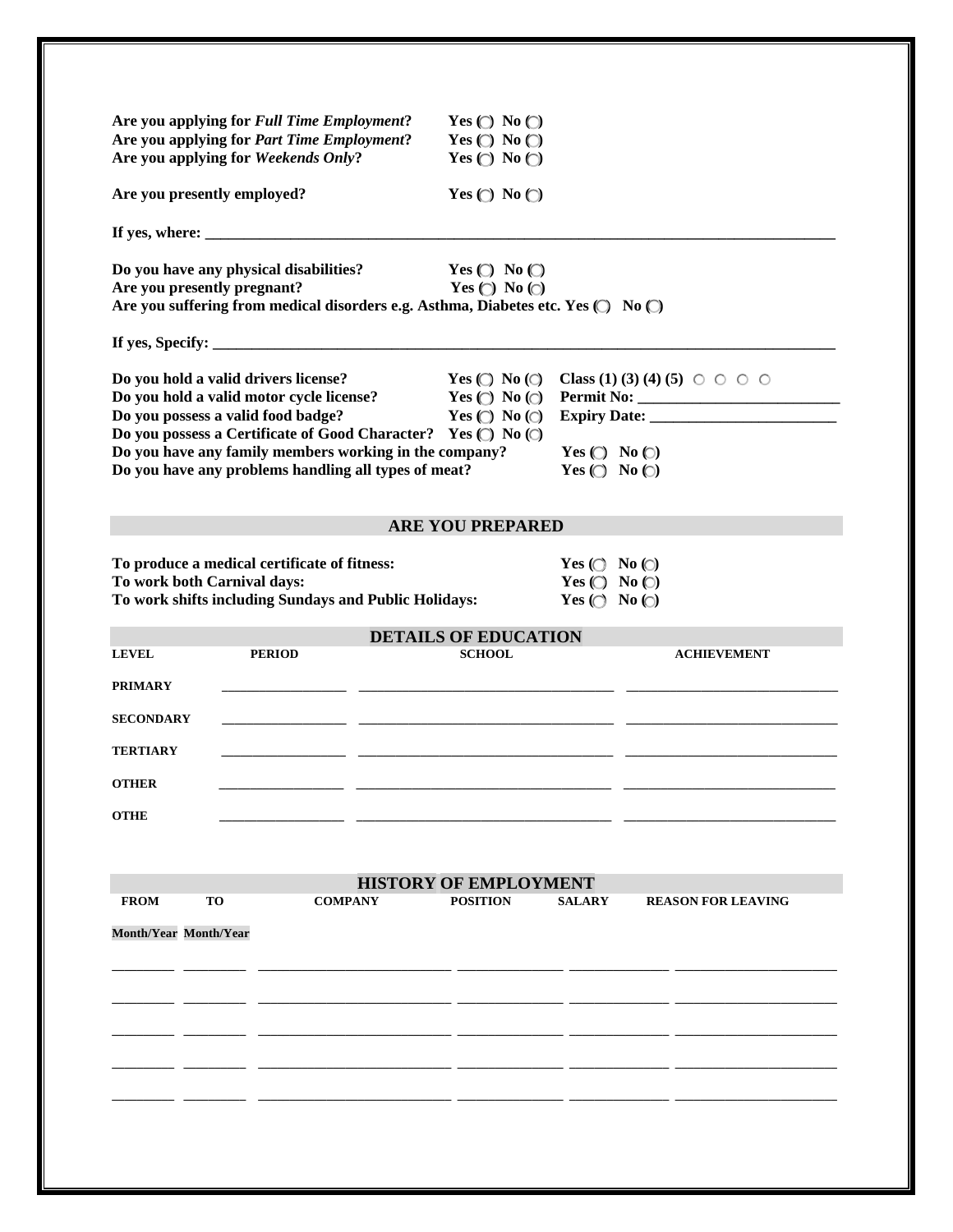## **CHARACTER REFERENCE (NO FAMILY MEMBERS)**

|                                                                                                                                    | YOU ARE REQUIRED TO PROVIDE TWO (2) REFERENCES AND ALL REQUIRED INFORMATION MUST BE PROVIDED                   |  |  |  |
|------------------------------------------------------------------------------------------------------------------------------------|----------------------------------------------------------------------------------------------------------------|--|--|--|
| <b>CHARACTER REFERENCE 1</b>                                                                                                       |                                                                                                                |  |  |  |
|                                                                                                                                    |                                                                                                                |  |  |  |
|                                                                                                                                    |                                                                                                                |  |  |  |
|                                                                                                                                    |                                                                                                                |  |  |  |
|                                                                                                                                    |                                                                                                                |  |  |  |
|                                                                                                                                    |                                                                                                                |  |  |  |
|                                                                                                                                    | Tel. No.: Home#: __________________________Cell#: ______________________________Work#: _______________________ |  |  |  |
|                                                                                                                                    |                                                                                                                |  |  |  |
| <b>CHARACTER REFERENCE 2</b>                                                                                                       |                                                                                                                |  |  |  |
|                                                                                                                                    |                                                                                                                |  |  |  |
|                                                                                                                                    |                                                                                                                |  |  |  |
|                                                                                                                                    |                                                                                                                |  |  |  |
|                                                                                                                                    |                                                                                                                |  |  |  |
|                                                                                                                                    |                                                                                                                |  |  |  |
|                                                                                                                                    |                                                                                                                |  |  |  |
|                                                                                                                                    |                                                                                                                |  |  |  |
|                                                                                                                                    |                                                                                                                |  |  |  |
|                                                                                                                                    | <b>APPLICANTS DECLARATION</b>                                                                                  |  |  |  |
| I HEREBY DECLARE THAT THE INFORMATION DECLARED IS TRUE AND FREE FROM<br>DISCREPANCIES AND FALSIFICATION.                           |                                                                                                                |  |  |  |
| THIS APPLICATION WILL BE DISREGARDED OR CONSIDERED NULL OR VOID IF THERE IS ANY<br>INFORMATION IN THIS DECLARATION WHICH IS FALSE. |                                                                                                                |  |  |  |
|                                                                                                                                    |                                                                                                                |  |  |  |
|                                                                                                                                    |                                                                                                                |  |  |  |
| Date: day /month /year                                                                                                             |                                                                                                                |  |  |  |
|                                                                                                                                    |                                                                                                                |  |  |  |
|                                                                                                                                    |                                                                                                                |  |  |  |